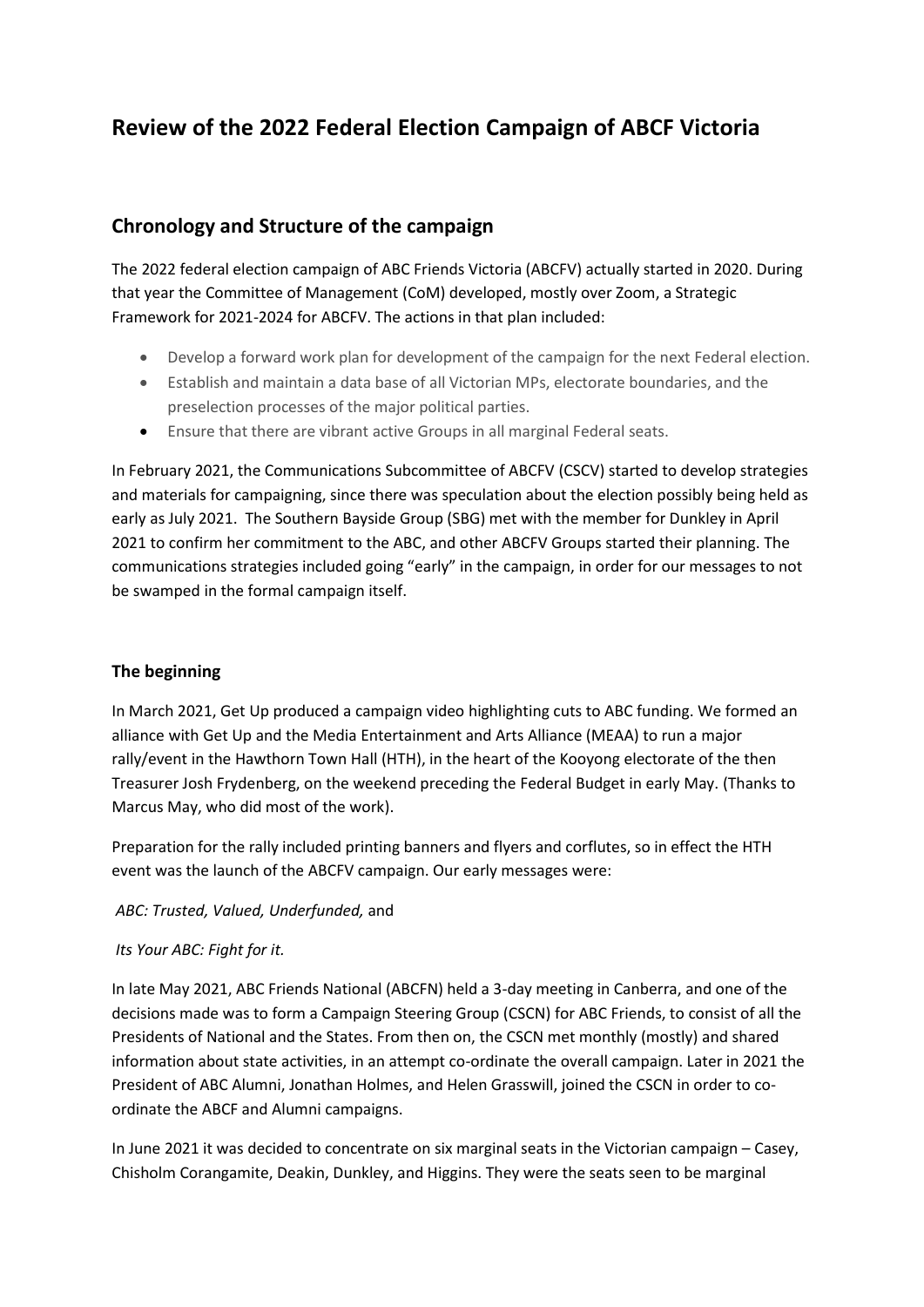enough for our pro-ABC messages to influence voters, and manageable enough for us to run an effective seat-specific campaign. We discussed other seats – Indi, Latrobe, Kooyong, Flinders, and Goldstein – but for various reasons decided to focus on just these six seats. (McEwan was later added to the list at the urging of our members).

#### **A Phased Campaign**

In August 2021 the CSCV developed a Marginal Seats Campaign Plan, (thanks to Carol Stuart) which was the beginnings of our detailed election planning. It was decided to run a Phase 1 Awareness Raising Campaign during the Sept-Dec period, involving advertising in shopping centres, and on billboards and buses in four specific electorates – Chisholm, Corangamite, Dunkley and Higgins – seats where we had active ABCFV Groups.

About \$35K was invested in this marginal seat pre-election awareness raising, including an attempt to create a social media presence for ABCFV, particularly on Facebook. One thing we discovered was that publicly owned buses will not carry "political" messages – the only one of our messages which was acceptable was *ABC: Australia's Heartbeat*.

It was soon realised that we needed professional help if we were to run a really effective campaign. Sophie Arnold, who had been helping us with social media and communications strategies, was formally engaged as the Election Campaign Manager, and promptly took over the management of the planning and delivery of the campaign. From December 2021 onwards, she and the CSCV produced monthly strategies, detailed plans for each seat, and coordinated the development and supply of campaign materials. She also reported to the Executive Subcommittee of ABCFV on political strategy and financial matters for the campaign.

Sophie's work was complemented by the engagement of a Social Media Campaign Officer, Tom Hall, from February 2022 onwards. From Feb to April 2022 Sophie and Tom drove a highly targeted campaign of Facebook ads in the targeted seats, as a deliberate strategy to get ABCFV messages circulating before the formal campaign commenced.

#### **The all-in planning workshop**

In February 2022 there was an "all-in" planning workshop for ABCFV, at which general campaign strategies and seat-specific activities were agreed and planned. Almost everyone involved in the campaign attended the workshop. Teams formed for each of the six selected seats, and the materials seen to be needed were discussed and coordinated. From then on, the campaign became six (co-ordinated) campaigns, with a seventh (McEwen) added in April. Alongside these seven campaigns, the ABCFV Groups in Ballarat and Bendigo were running their own local campaigns. So, in effect, at the height of the campaign, it was nine seat-specific campaigns.

In three of the nine seats - Casey, Deakin, and McEwen – there was not an active ABCFV Group already in existence. In these cases, the ABCFV members in that electorate were invited to a Zoom discussion on the campaign, then a face-to-face meeting, from which they designed and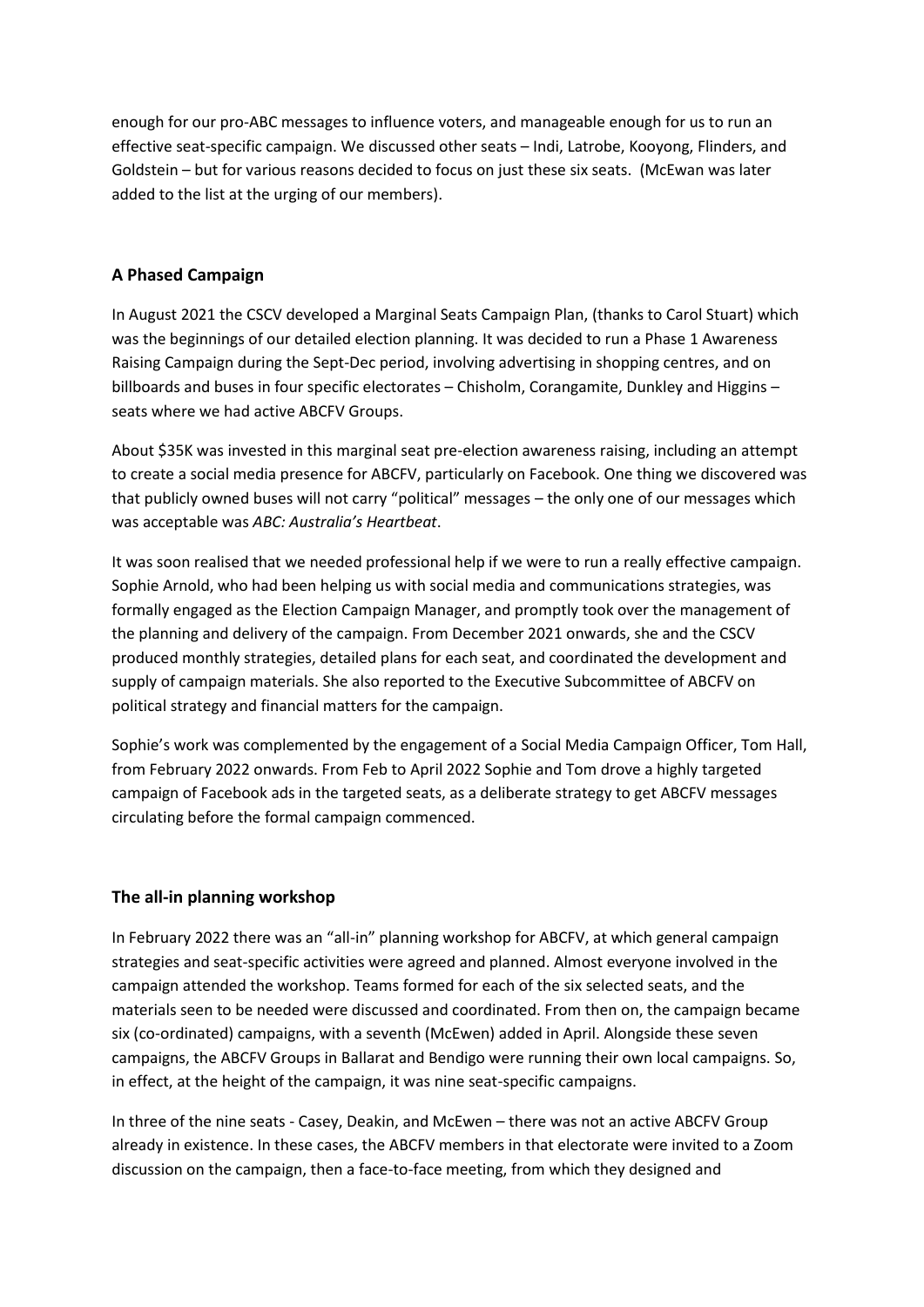implemented their own campaign. In at least one of these three, Deakin, we hope to see a new ABCFV Group emerge as a result of the relationships formed during the campaign.

#### **Politics intervenes**

The campaign was thrown a bit off balance in March, when Senator Bragg, an anti-ABC LNP member, demanded that the ABC stop ABC Friends from using the ABC Lissajous logo in our materials (which we had been doing for over 40 years). At the request of the ABC, we promptly set out to change the design of our own logo and all our materials and replace all campaign materials with new versions. This included replacing already-running ads, and sundry other collateral already in use. The changes were completed within two weeks (thanks to our designer Cate Broadbent) at a cost of about \$15K.

A further challenge emerged when the government announced 3-year funding and the reinstatement of funding indexation for the ABC & SBS. This narrowed the gap between the LNP and ALP policies on the ABC and required an adjustment to one of our key messages: *The ABC: Trusted, Valued, Still Underfunded.*

#### **The election is called**

The six-week federal election campaign was formally launched in April, with an election date set at 21 May 2022. By then we had almost all our materials in place or on order.

One of the regular communications with ABCFV members and supporters which was used throughout the campaign was the Vic Division newsletter, normally fortnightly but weekly during the formal campaign. Other communications materials used included corflutes, posters, flyers, stickers, banners, and magnetic signs (on cars), plus advertising and social media posts.

Campaign tactics used included door knocking, letter boxing, letter writing, attending candidate forums, train station handouts, meeting with candidates, holding banners on bridges, webinars, videos, polling booth handouts, ads in cinemas, and talking to people whenever possible. In addition, thanks to Ivor Donahue (SBG Convenor), a major rally was held in front of the office of Senator Van, an anti-ABC LNP member, at which Mark Dreyfus, now Attorney General, committed the (new) government to support the ABC.

The ABCFV campaign was run in parallel with, and coordinated with, the ABCF National campaign, which was driven by the ABCF NSW Division and the professional services of Populares. A very successful petition was developed, attracting thousands of signatures. Messages were tested with targeted emails and Facebook ads, leading to a social media campaign. Fundraising with the ABCFN database was very successful for the campaign and contributed almost half of the costs of the Victorian campaign. The new ABCFN database of over 60,000 people should be a good base on which to build memberships, support, and future campaigns.

Throughout the campaign we kept close contact with allied organisations. We promoted the videos of ABC Alumni, and alumni were key speakers at events. We promoted the videos and ads of Get Up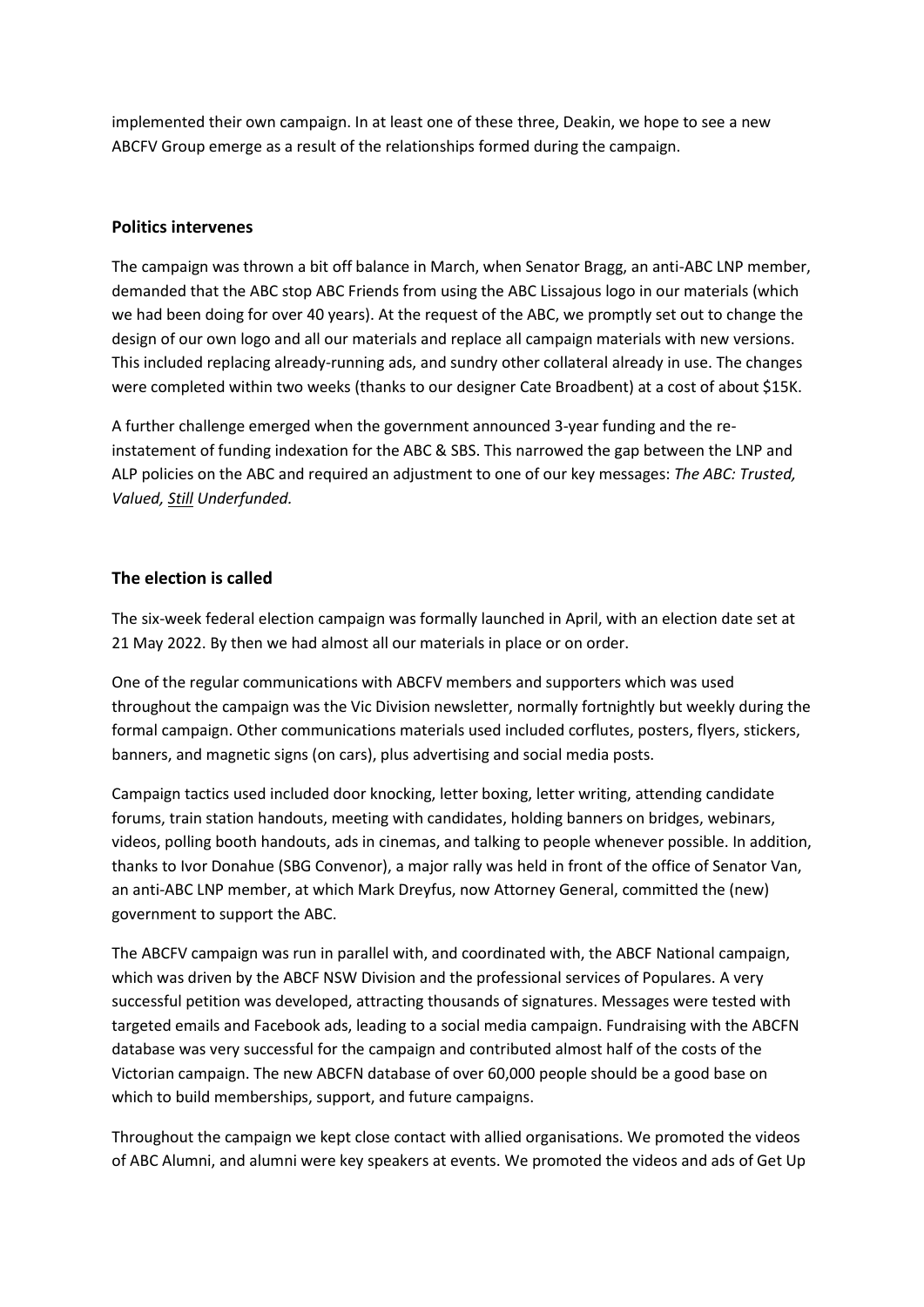and helped with distribution of their corflutes. We also promoted the research of the Australia Institute and the arguments of the MEAA about the threat to the ABC.

# **Evaluation?**

What follows is an attempted summary of our evaluation of the ABCFV federal election campaign, based on feedback received from those involved, including contributions to the whiteboards at our recent post-election get-together. An attachment provides an analysis of the social media campaign which complemented the general ABCFV campaign. This evaluation represents the views of the authors (only) and does not attempt to be comprehensive.

### **Strategies and Tactics**

The strategy of choosing a limited number of selected seats was appropriate, and it was easier to implement in seats where we had an existing (or nearby) active ABCF Group. Where that was the case – Chisholm, Corangamite, Dunkley, Higgins – the votes went strongly the way we advocated. Success has many parents, and ABCFV was one of them in these 4 seats.

The result was mixed in the other 5 seats, but in no case did the swing go against what we were advocating. In Deakin our campaign was particularly effective (thanks to Barbara Baker & Lee Atalla), and the sitting anti-ABC LNP member was almost defeated. In passing it is worth noting that it may be that election campaigns are good vehicles for the formation of ABCF Groups.

The strategy of going early with our messages was a mixed blessing. We were obvious early in the pre-campaign period, which meant that our pro-ABC message was seen by many before other messages swamped it. However, it also drew attention to our campaign materials, and catalysed the antagonistic and intimidating actions of Senators Henderson and Bragg, which cost our campaign time and money. On balance we would advocate going even earlier, and with even sharper messages, to both have an early impact and to flush out the opposition.

#### **Messages and Impacts**

We do not have direct evidence of which of our messages best resonated with voters, but we have a lot of anecdotal evidence that our messages were all clear enough to be understood. Perhaps the most popular message (*Democracy depends on a strong ABC*) resonated because the then government was seen to be corrupt and undermining democracy. Perhaps the most encompassing message (*ABC: Trusted, Valued, Still Underfunded*) was less powerful because the then government seemed – wrongly - to have already responded to the funding issue. These comments are only speculation - we will never know the precise impact of the respective messages used in the campaign. We do know that different messages resonate with different audiences, and that a small number of clear, simple, direct messages are needed in political campaigns.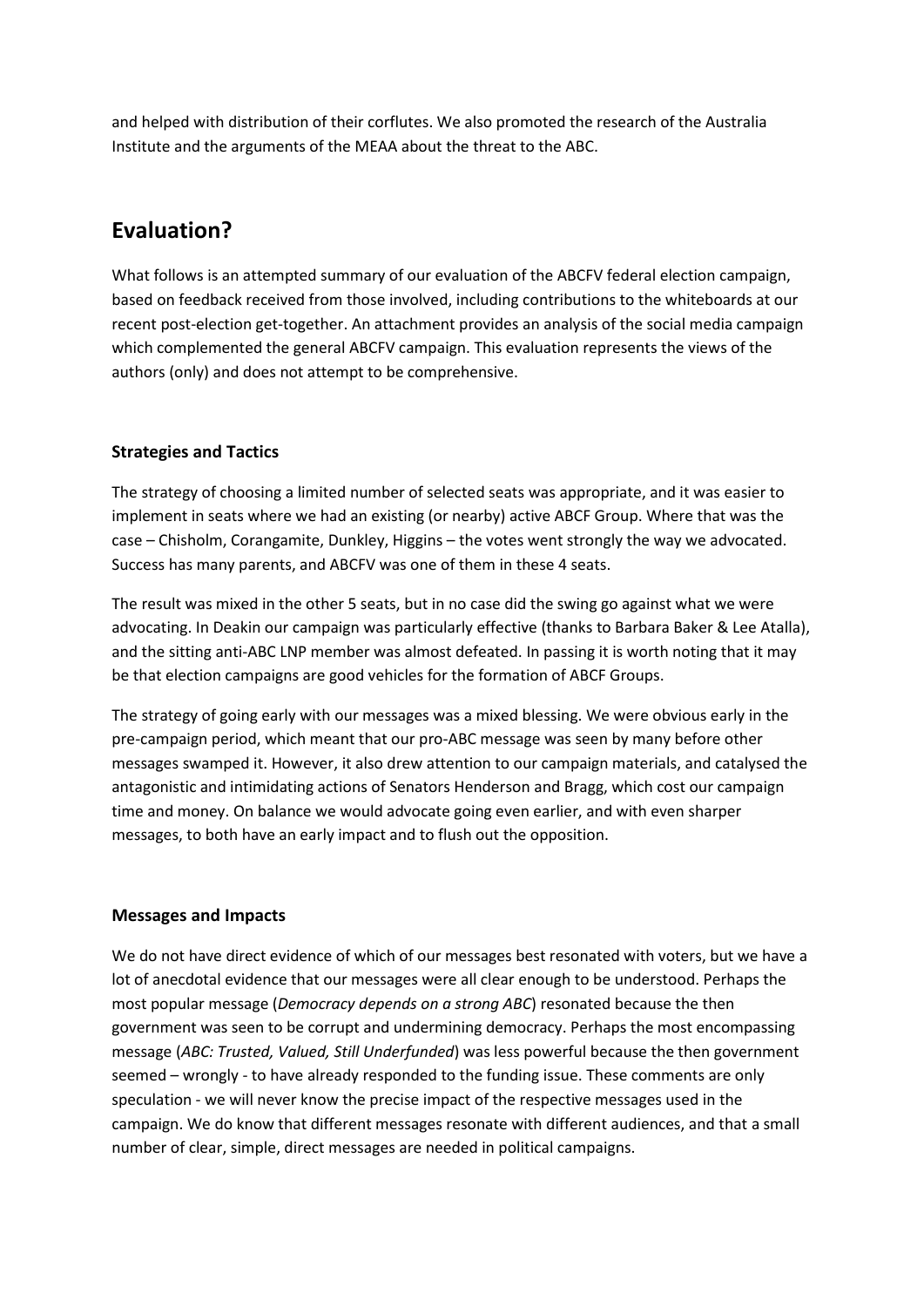It is often suggested that repetition is the key to impact when it comes to marketing, particularly in advertising. We did not have the budget for substantial reach or repetition, so our messages had to work as thought provocation, more than rote repetition. We think our messages generally worked well, and were placed well, but a larger budget may have enabled greater impact. However, there is not a direct relationship between spend and impact, as the UAP has demonstrated.

#### **Materials and Timing**

Feedback from ABCFV members on the campaign included commentary on the specific materials used. The messages used were seen to be generally appropriate, but there could have been more focus on having messages that linked the ABC to the three major issues of the campaign – integrity, gender, and climate change (included in the social media campaign). There were requests for less wordy flyers and leaflets next time, and requests for content that was not covered, such as good news stories, and an anti-News Corp message. There was also comment that the A5 flyers used were too glossy, and therefore slippery to use, but that the A5 size is very handy for campaign handouts.

The timing of supply of materials was a challenge in the campaign, because the turn-around time from decision to printed version varied for each document. An already designed flyer could be provided in bulk within 24-48 hours, but a magnetic car sign needed a week. As a result, we needed to guess when each document was needed and in what quantity. Some materials arrived late (e.g., stickers), and some materials (e.g., posters and corflutes) were over-ordered. Feedback suggested we should have had more magnetic car signs and more diverse flyers, and we should have lined up locations for posters in advance of the campaign. The necessity to change materials to remove the ABC logo delayed the production of some of the in-bulk materials (e.g., flyers) before the campaign.

#### **What could have been**

Feedback also suggests that there was a lot more we could have done if we had the resources, both people and finances. Where how-to-vote or "score" cards were produced (Corangamite, Corio, and Deakin) they were seen to be very effective in guiding voters. If we had the volunteers, we could have been handing them out at all early polling booths and on polling day. How to vote/score cards could also have been developed and handed out in other seats. Similarly, corflutes could have been displayed at polling booths, which presented the how-to-vote/score card in an enlarged form.

More resources could have enabled better preparation, such as lining up shops and organisations to display our posters before the campaign started. We could have developed an ABC-friendly data base in each electorate and then enlisted their help and support during the campaign itself.

Other "more of" suggestions were: more letters to candidates and media; more how to vote directions; more exchanges between the parallel seat-specific campaigns; more concentration on Liberal-held electorates; starting earlier with everything in the whole campaign; better ways to sign up members when contact is made; more attendance at local events and meetings; and more use of targeted social media (including Twitter) during the campaign.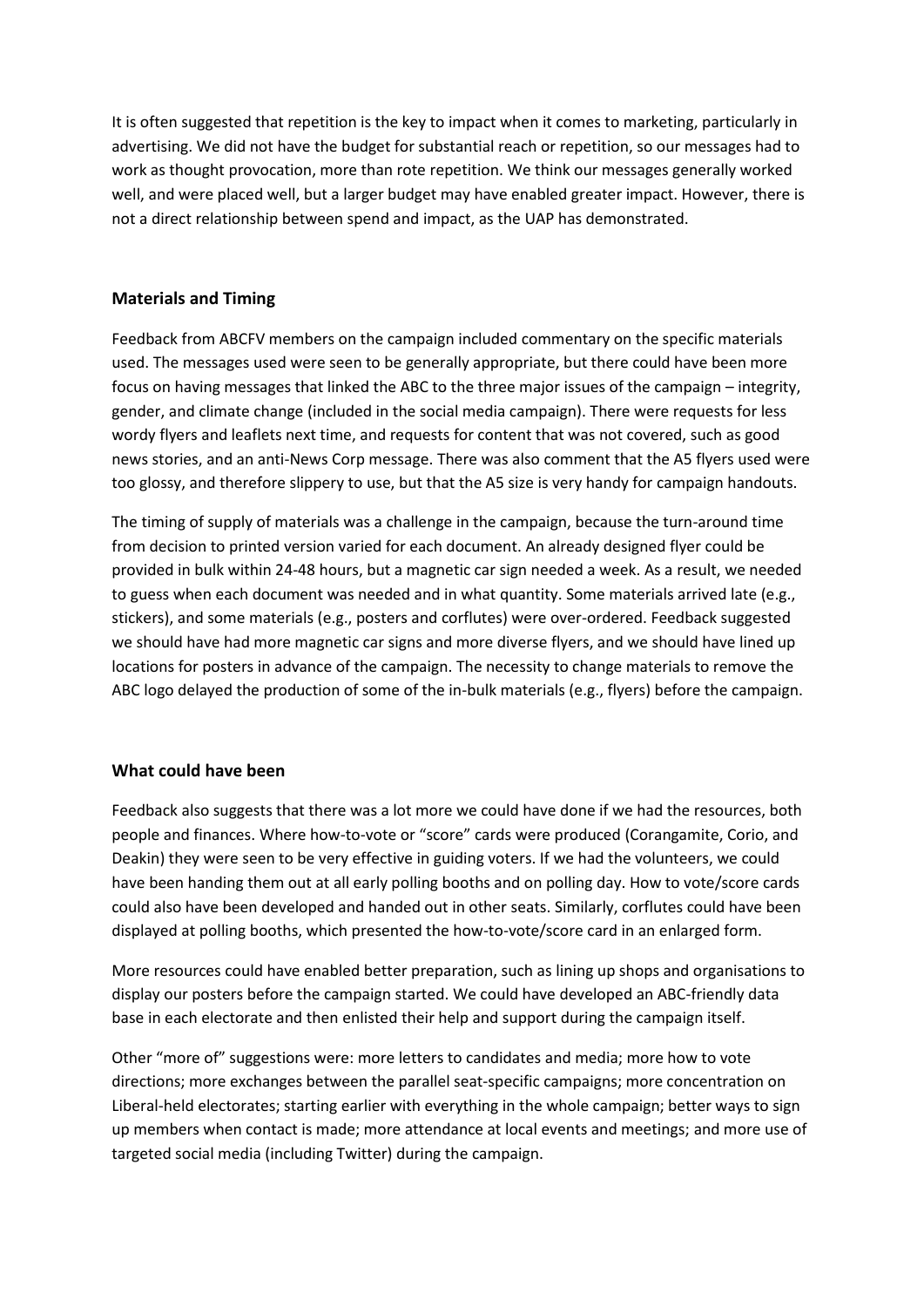#### **On the other hand**

Feedback suggests that there were many things that our members liked about the campaign. People really liked the magnetic car signs, the mobile billboards, the ABCFV pens, banners on bridges, the flyers in Mandarin, the how to vote/score cards, and the capacity to print seat-specific materials locally.

Members also enjoyed meeting other ABCFV volunteers and working with them on a common cause. There was general agreement that the best impact was achieved when actually talking to people – at train stations, stalls, at polling stations, and when they noticed a corflute or magnetic car sign. This resonates with the success of the community campaigns of independent candidates, where person-to-person contact underpinned their success at the ballot box.

#### **Overall**

The campaign was effective and successful but could have been even better. With a bigger budget (we spent about \$195K in all) we could have started earlier and reached further with our materials and messages. With more volunteers we could have developed more how to vote/score cards and presented them to more people as they went to vote. And it is always possible to spend more on advertising and on social media.

Most importantly, the election result was what we sought – a pro-ABC parliament and government.

Michael Henry & Sophie Arnold June 2022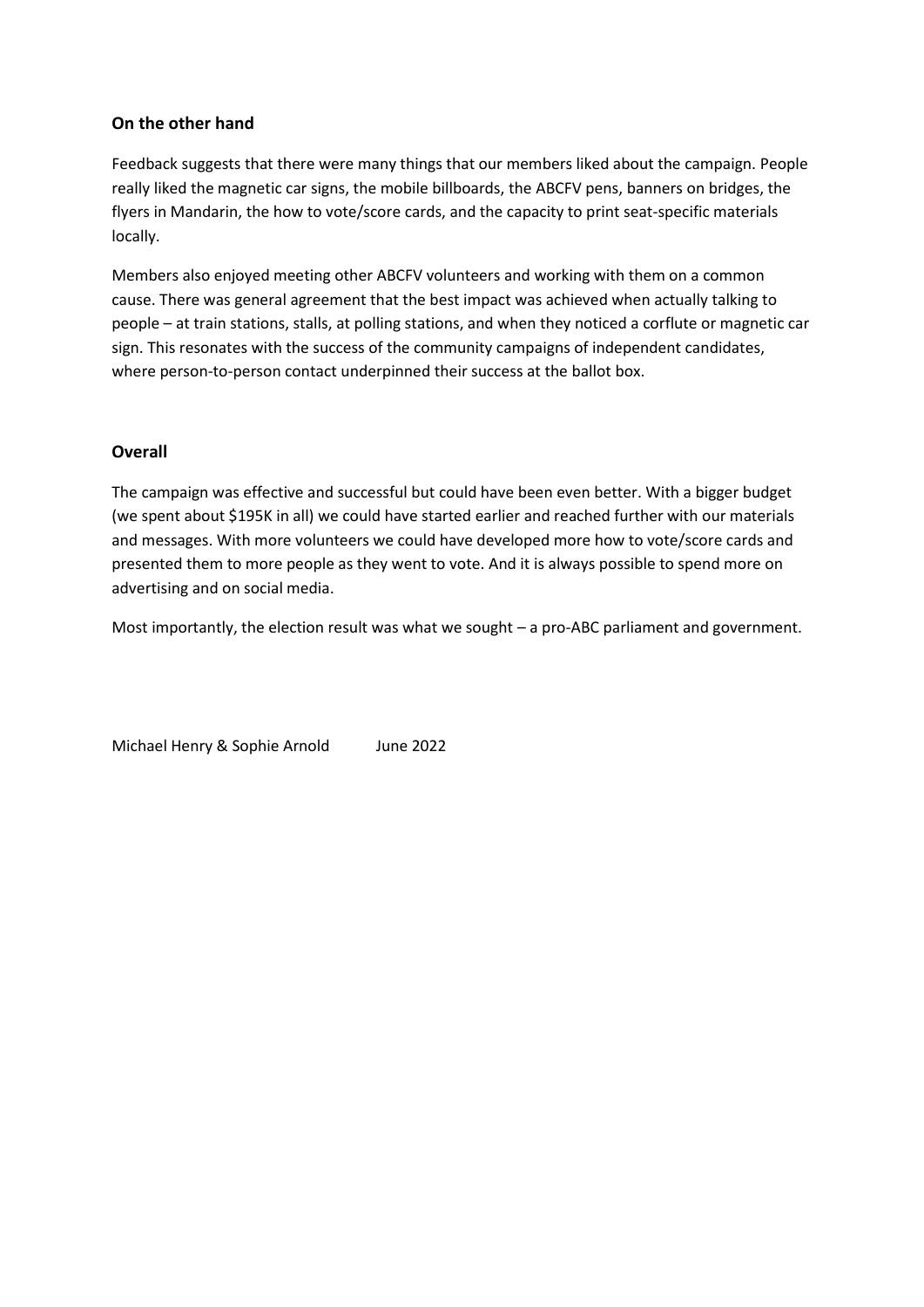### ABCFV Federal Election Campaign Evaluation (Social Media)

#### **Summary**

The ABC Friends Victoria social media election campaign began in early February 2022 and concluded at the end of May. The aim of the social media campaign was to educate social media users about three primary points:

- 1. What, who and why the ABC is important
- 2. Why the ABC is in danger
- 3. How to vote in the federal election to protect the ABC

Referring to the three points, the first was and will remain a constant presence in future communications and marketing material from ABC Friends Victoria. The second point held some closer specificity towards the specific election campaign period, with the ongoing hostility of the Coalition government towards the ABC inciting this theme of danger. A non-Coalition government, like the status quo, now makes this second point a little less relevant. The third point was the most specific to the election period. Digital content and other material supporting this point came later in the campaign through providing social media users clear guidance on how to vote for a strong future for the ABC.

Effective delivery of the primary points formulated the crux of the social media strategy for the election campaign. From early February to late March, digital content educated users about the ongoing significance of the ABC as a public broadcaster, the funding model, and its importance to a healthy democracy. Leading into April, digital content shifted to highlight the Coalition's ongoing hostility towards the ABC, demonstrating that a re-elected Coalition government would threaten the future of ABC. In educating users about this hostility and its impact on the ABC, late April and into May saw digital communications provide users with guidance on how their vote could protect the future of the ABC. Delivery of the strategy concluded on May 21, with a fantastic election result for ABC Friends Victoria. The tangible impact of the social media campaign will always assume an element of the unknown, however the insights below suggest engagement followed a positive trajectory reaching an impactful climax on election day.

Digital communications created and published for the social media campaign included audio, static/visual and video content. Facebook, and Instagram received the most attention of the social media platforms. This was largely intentional, with Instagram being the most appropriate digital environment for posting and consuming digital content. Furthermore, with Instagram users tending to come from a younger age demographic, this provided a further reason for ABCFV to expand its involvement with the platform. Facebook remains and will continue to be an important platform for ABCFV.

|                  | Facebook | Instagram | LinkedIn | Youtube | Twitter |
|------------------|----------|-----------|----------|---------|---------|
| <b>July 2021</b> | 1098     | 215       | 1436     | 10      | N/A     |
| May 2022         | 1314     | 375       | 1546     | 12      | 37      |

#### **Social Media Insights**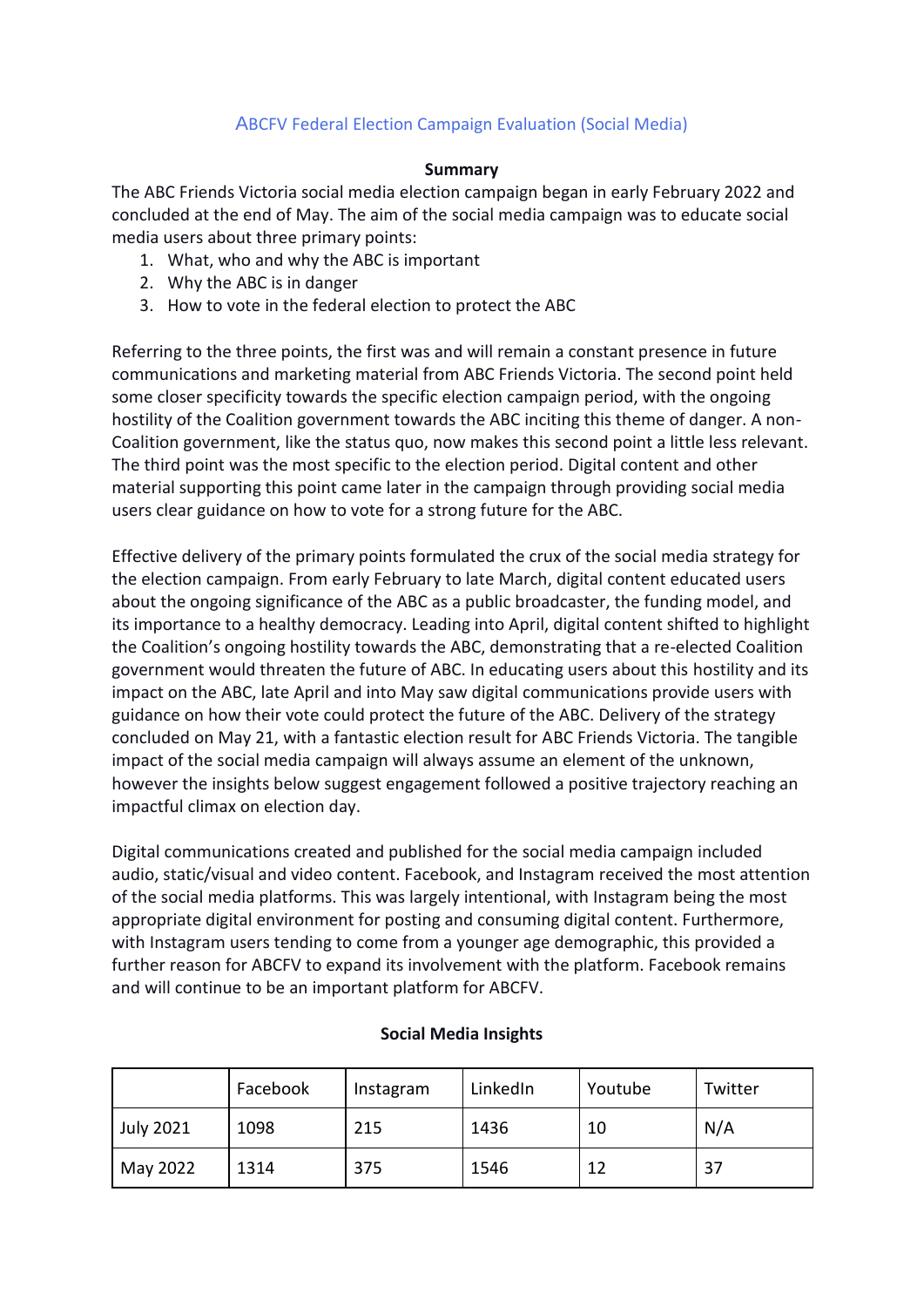Facebook Page followers @

1,314



Instagram followers @

# 375

Age & gender <sup>O</sup>  $0%$  $18 - 24$  $25 - 34$  $35 - 44$  $45 - 54$ 55-64 65+ **Women**  $\blacksquare$  Men 58.1% 41.9%

Facebook Page reach @



Instagram reach <sup>O</sup>

# $4,795$   $*33.2%$



 $\triangle$  Export  $\blacktriangledown$ 

#### Ad trends

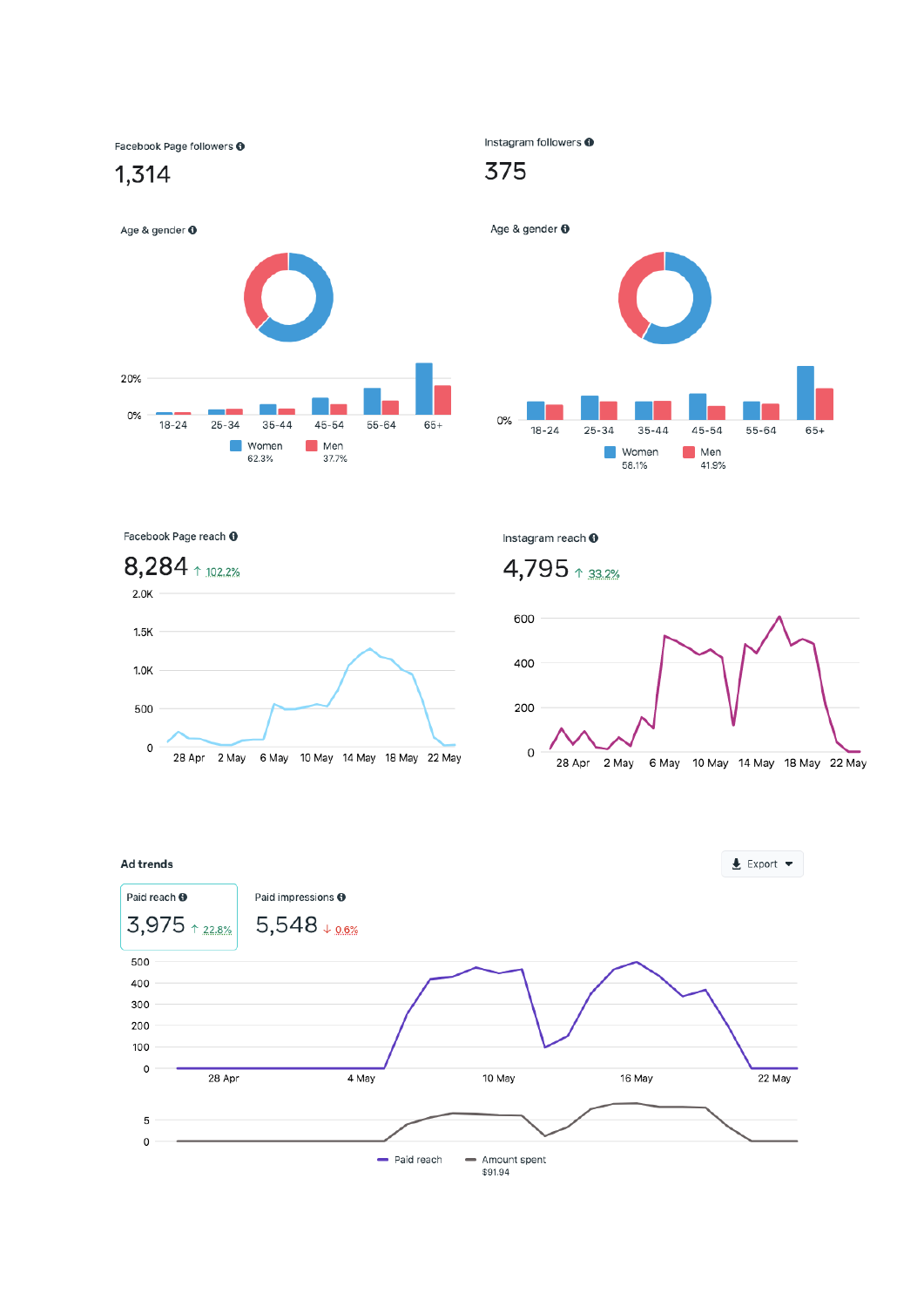#### **Platforms**

#### Instagram

Instagram is a social media platform that rewards visually appealing content that is consistent and engaging. A focus on creating easily digestible infographics and images is the best way to maximise engagement and increase the following on Instagram. Over the course of the campaign period, the ABCFV Instagram page gradually increased in followership, particularly during the final weeks before election day. To create content in line with the social media strategy, the nature of infographics adapted between February to May, to suit the points of the election strategy. Below are some examples of the infographics:

- Example:<https://www.instagram.com/p/CZ0tHy1hzt5/>
- Example: [https://www.instagram.com/p/CaGlK\\_xhc0G/](https://www.instagram.com/p/CaGlK_xhc0G/)

By using the election strategy to guide the nature of posts created for Instagram, content gradually built from educational posts in February and March, leading to content guiding users on how to 'vote for your ABC'. Examples of content produced for the latter months, closer to the election, can be found below:

- Example:<https://www.instagram.com/p/CZ0tHy1hzt5/>
- Example: [https://www.instagram.com/p/CaGlK\\_xhc0G/](https://www.instagram.com/p/CaGlK_xhc0G/)

In delivering this three-step strategy, followers were aware of:

- 1. Why the ABC is so important yet under serious threat.
- 2. How their vote can make a difference.
- 3. How to vote to make a difference.

In conclusion, Instagram is the most appropriate platform for ABCFV engaging with a younger audience. Simply through remaining active on the platform, ABCFV will be able to expand its influence over young people. Visually appealing and informative content that is consistent will be a suitable recipe for success on Instagram. Through engaging more with young people on Instagram, general awareness and understanding of the ABC, and ABCFV will increase. It is unlikely that persons younger than 30 will then become members of ABCFV however, there is a strong possibility that a strong Instagram presence will translate to an increase in memberships among persons older than 30 are using Instagram.

#### Facebook

Facebook is the most established social media platform for ABCFV for multiple reasons:

- 1. ABCFV's historical use of Facebook to share and publish content to followers.
- 2. Popularity of Facebook, regardless of age.
- 3. Older persons using the platform as their primary choice of social media. It's unlikely this will change, meaning it's in ABCFV's best interest to continue pushing content and engaging with followers via this platform.

To deliver the campaign strategy, ABCFV used Facebook in several key ways: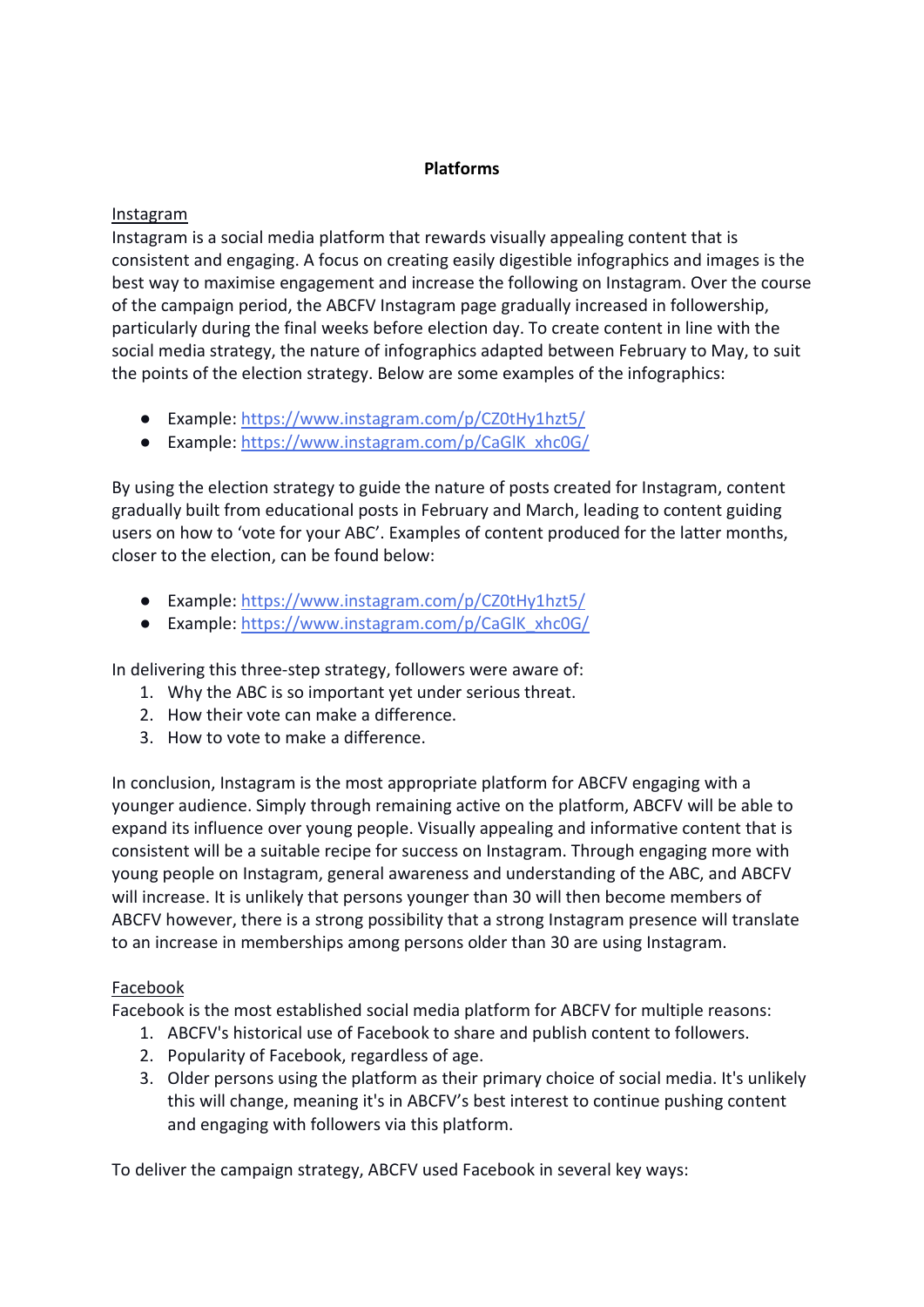>>Cross-sharing ABCFV Instagram posts to Facebook via Hootsuite. Hootsuite allows you to schedule posts on multiple social media platforms. The cross-sharing ensured Facebook followers who do not use Instagram, were able to view all ABCFV digital content. The crosssharing was also intending to attract ABCFV Facebook followers across to the Instagram page, however this was not very effective. This is likely a result of two differing audiences on Facebook and Instagram, with the latter remaining a relatively foreign concept to many of our Facebook followers.

>>Sharing ABC Alumni content - ABC Alumni posted informative videos using quality filmmaking skills, discussing various topics relating to the ABC. These were published by ABC Alumni and resultantly shared by ABCFV on Facebook.

>>Sharing ABCFV website content - Thanks to Jeff, Michael etc. for the consistency of written articles, analysis and links to important ABC - related news. Facebook is the most effective platform to disseminate internally produced content, while still providing an easy link for users to continue engaging on the ABCFV website.

Overall, Facebook appears to be an effective, long-term tool for ABCFV.

### LinkedIn

ABC Friends Victoria is limited in its impact on LinkedIn. The primary issue relates to people connecting with ABCFV's personal page on LinkedIn. This page has over 1000 connections, which is a very solid and comparable figure to the ABCFV Facebook page. However, the personal page is not an effective tool for ABCFV to establish presence as an organisation on LinkedIn, with personal pages ideally used for individuals only. Conversely, we do have a linked ABCFV business page on LinkedIn, however this page has only a few hundred followers. Unfortunately, LinkedIn does not allow organisations to transfer their personal page following into the business page. Resultantly, this significant difference in following between the two pages limits the impact of ABCFV on the LinkedIn platform, which can be used to share articles and news, as well as directly engaging with other LinkedIn users. Resultantly, if ABCFV sees long term benefit in having a strong presence on LinkedIn, then the ABCFV business profile must be built from the ground up. Benefits of the business page include:

- Legitimising ABCFV presence on LinkedIn.
- Creating specific showcase pages to highlight individual initiatives and successes.
- Can be used when individuals link their personal profile to ABCFV in their employment or volunteering history. The logo and correct name (ABCFV) will then appear on their profile. This brings general benefit through increasing the presence of ABCFV in the LinkedIn ecosystem.
- Allows ABCFV to plugin to other media, like the company website and follow button to further websites.
- Can create a LinkedIn follow button from the ABCFV website to the ABCFV LinkedIn page.

### Twitter

ABCFV struggled to increase its presence on Twitter in the first half of 2022, in line with the